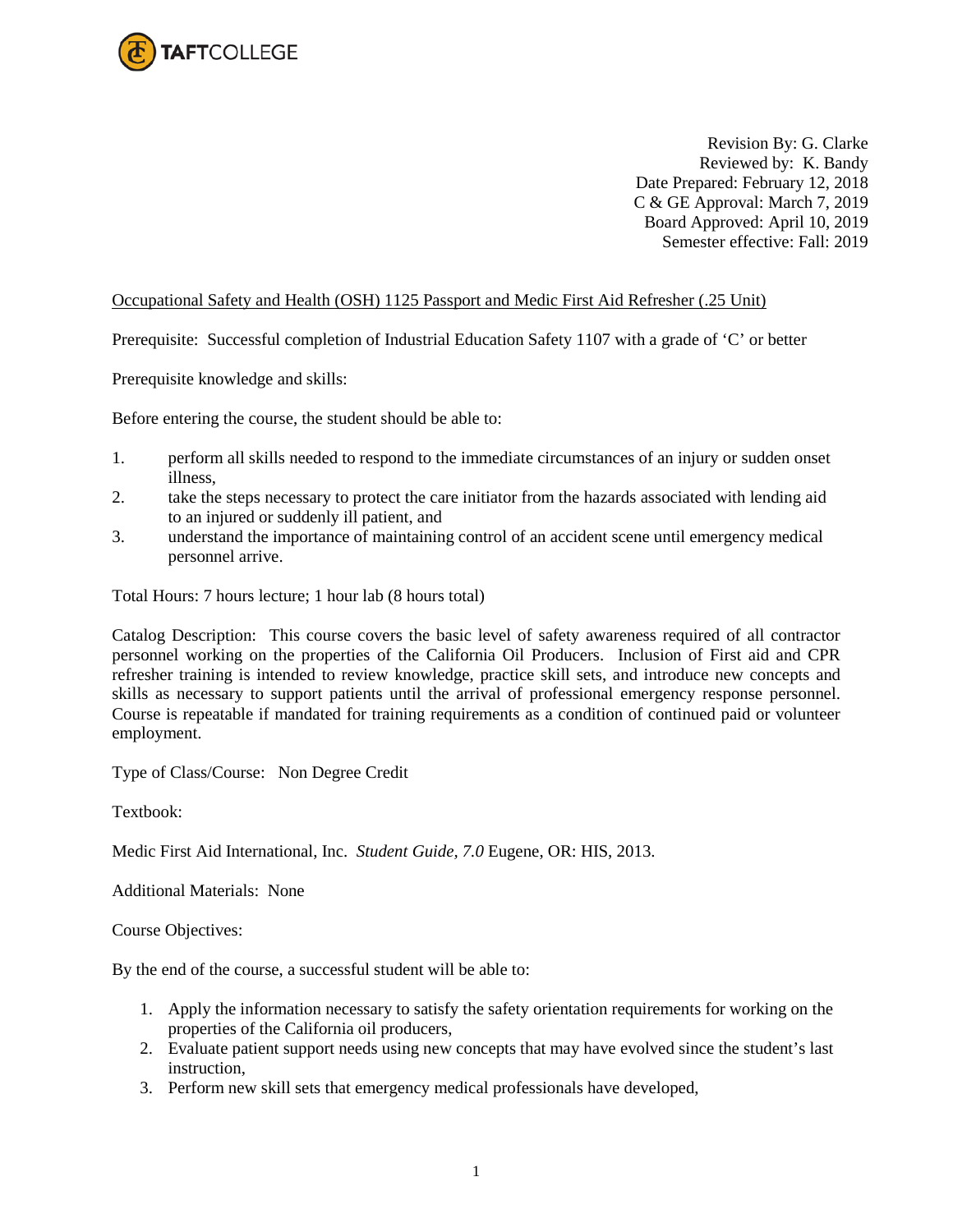

- 4. Perform all skills needed to respond to the immediate circumstances of an injury or sudden onset illness,
- 5. Evaluate and perform the steps necessary to protect the care initiator from the hazards associated with lending aid to an injured or suddenly ill patient, and
- 6. Select and implement the most effective methods for maintaining control of an accident scene and protect the patient until emergency medical personnel arrive

Course Scope and Content:

## Passport

| Unit I    | California Oil Producers' Orientation Video<br>A. Overview of hazards that may be encountered<br>B. California Oil Producers' safety and health expectations while<br>working on their properties |
|-----------|---------------------------------------------------------------------------------------------------------------------------------------------------------------------------------------------------|
| Unit II   | <b>Behavioral Based Safety Orientation</b><br>A. BBS programs<br>B. Focus of BBS programs                                                                                                         |
| Unit III  | Job Planning/Job Safety Analysis<br>A. Methods of identifying hazards<br>B. Why JSA's should be used<br>C. JSA procedures                                                                         |
| Unit IV   | Producers' Permit Procedures<br>A. Types of Safe Work Permits (SWP)<br><b>B.</b> Responsibilities<br>C. SWP process and procedures                                                                |
| Unit V    | <b>Endangered Species</b><br>A. Rules when endangered species are encountered<br>B. Environmentally sensitive areas                                                                               |
| Unit VI   | <b>Hazard Communication</b><br>A. Contractor responsibilities<br>B. Employee responsibilities<br>C. Chemical hazards<br>D. Labels and Global Harmonized System/Safety Data Sheet<br>(GHS/SDS)     |
| Unit VII  | Proposition 65<br>A. Intent and purpose<br>B. Required signage                                                                                                                                    |
| Unit VIII | Hydrogen Sulfide $(H_2S)$<br>A. Characteristics<br>B. Effects of exposure<br>C. Locations<br>D. Air Monitoring<br>E. Emergency rescue and evacuation                                              |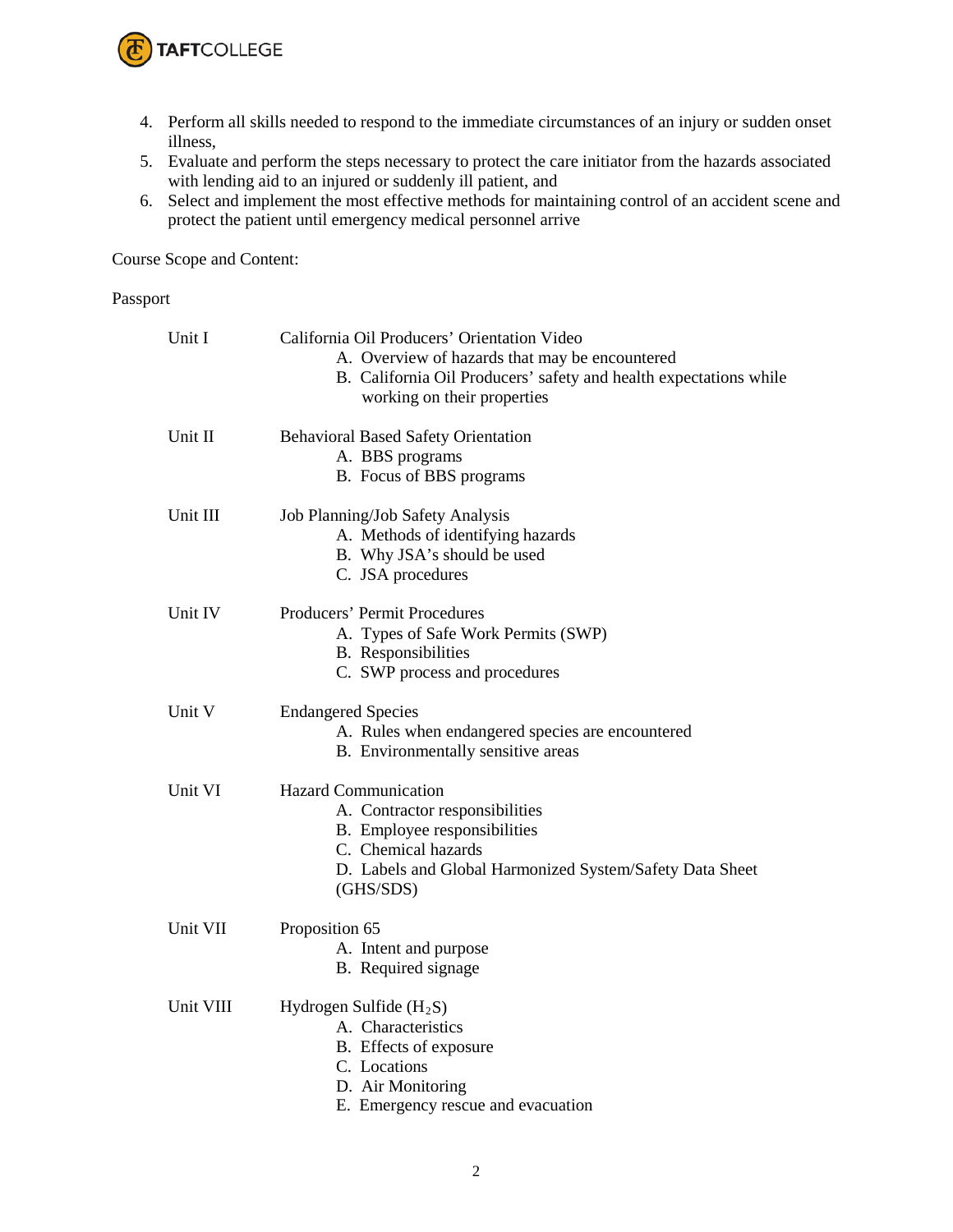

| Unit IX    | Personal Protective Equipment<br>A. Standard PPE required<br><b>B.</b> Special PPE<br>C. Jewelry and hair precautions                                        |
|------------|--------------------------------------------------------------------------------------------------------------------------------------------------------------|
| Unit X     | <b>Control of Noise</b><br>A. Effects on hearing<br>B. Types of hearing protectors<br>C. Locations of expected excessive noise                               |
| Unit XI    | <b>Safe Work Practices</b><br>A. General responsibilities<br><b>B.</b> Basic work rules                                                                      |
| Unit XII   | <b>Confined Space Entry Awareness</b><br>A. Characteristics and types<br>B. Hazards<br>C. Atmosphere Monitoring                                              |
| Unit XIII  | Cranes, Slings and Rigging<br>A. General rules<br>B. Operator responsibilities<br>C. Types and uses                                                          |
| Unit XIV   | Overhead Power Line Policy<br>A. Overhead power line safety<br>B. "Look Up and Live" Flag Policy<br>C. Loading and Transportation<br>D. Work site procedures |
| Unit XIV   | <b>Fall Protection</b><br>A. Types<br>B. Fall arrest equipment                                                                                               |
| Unit XV    | <b>Excavation and Trenching</b><br>A. Hazards<br><b>B.</b> Backhoe hazards                                                                                   |
| Unit XVI   | <b>Heat Illness Prevention</b><br>A. High Heat Procedures<br>Signs and symptoms of heat illness<br>В.<br>C. Response to heat illness                         |
| Unit XVII  | Producers' Safety Requirements<br>A. Summary of topics covered                                                                                               |
| Unit XVIII | <b>Course Assessment</b><br>A. 28 question test                                                                                                              |

Medic First Aid Refresher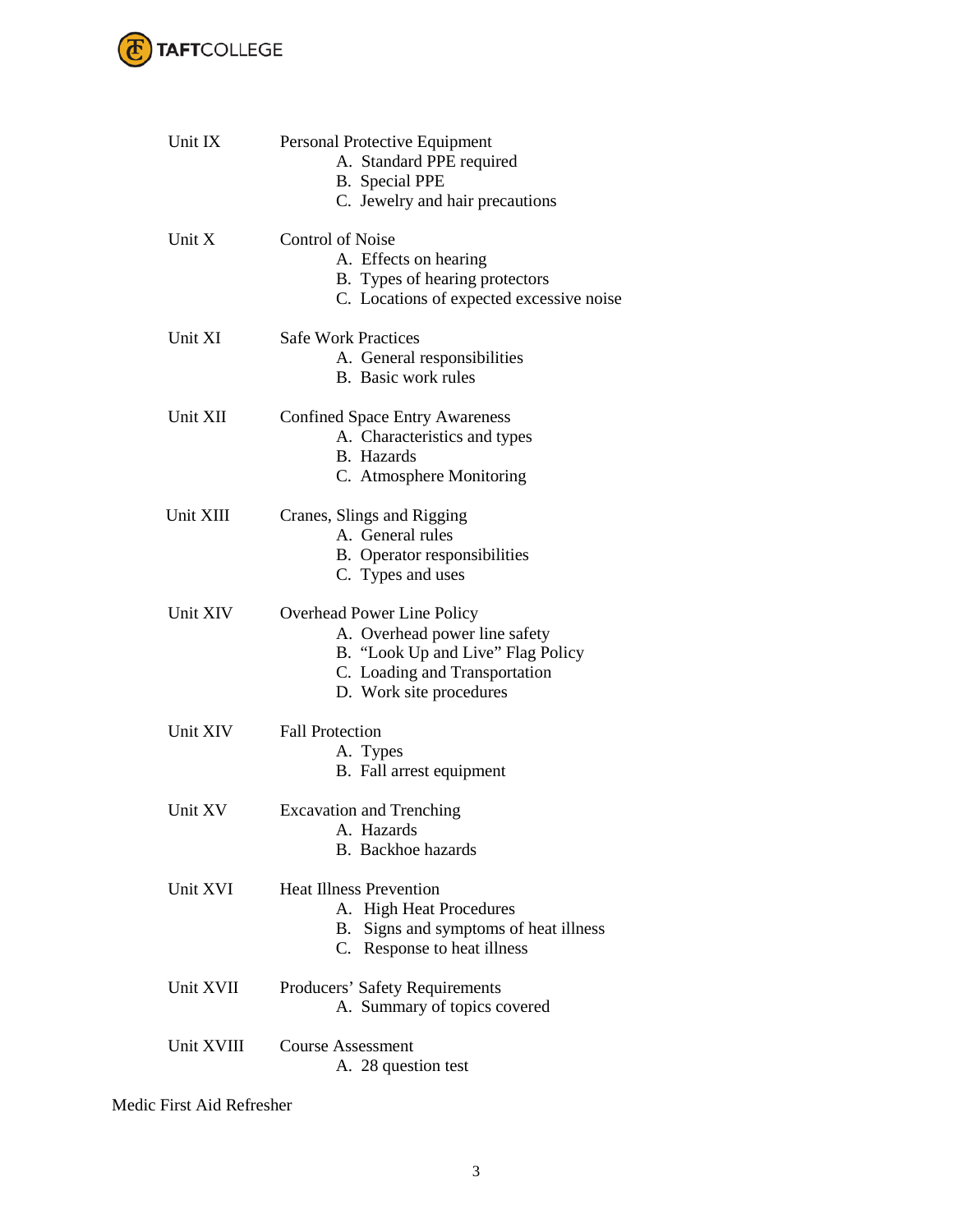

|                                                   | Unit I                                                                                               | Review Role of the First Aid Provider                                         |  |  |
|---------------------------------------------------|------------------------------------------------------------------------------------------------------|-------------------------------------------------------------------------------|--|--|
|                                                   |                                                                                                      | A. Emergency first aid care                                                   |  |  |
|                                                   |                                                                                                      | B. Recognizing an emergency                                                   |  |  |
|                                                   |                                                                                                      | C. Deciding to help                                                           |  |  |
|                                                   |                                                                                                      | D. Personal safety                                                            |  |  |
|                                                   |                                                                                                      | E. Using barriers                                                             |  |  |
|                                                   | Unit II                                                                                              | Review Approaching the Patient                                                |  |  |
|                                                   |                                                                                                      | A. Assessing for response                                                     |  |  |
|                                                   |                                                                                                      | B. Mechanism for spinal injury                                                |  |  |
|                                                   |                                                                                                      | C. Activating Emergency medical services (EMS)                                |  |  |
|                                                   | Unit III                                                                                             | Review Basic Life Support                                                     |  |  |
|                                                   |                                                                                                      | A. Circles of care                                                            |  |  |
|                                                   |                                                                                                      | B. Airway                                                                     |  |  |
|                                                   |                                                                                                      | C. Clearing the Airway - Log roll                                             |  |  |
|                                                   |                                                                                                      | D. Protecting the airway – Recovery position                                  |  |  |
|                                                   |                                                                                                      | E. Breathing - Rescue ventilation                                             |  |  |
|                                                   |                                                                                                      |                                                                               |  |  |
|                                                   |                                                                                                      | F. Circulation - Chest compressions                                           |  |  |
|                                                   |                                                                                                      | G. Unresponsive Patient                                                       |  |  |
|                                                   |                                                                                                      | H. Adult compression – Only CPR                                               |  |  |
|                                                   |                                                                                                      | I. Sudden Cardiac Arrest – Using an AED (Automatic External<br>Defibrillator) |  |  |
|                                                   | Unit IV                                                                                              | Review Bleeding and Shock                                                     |  |  |
|                                                   |                                                                                                      | A. Control of bleeding                                                        |  |  |
|                                                   |                                                                                                      | <b>B.</b> Managing Shock                                                      |  |  |
|                                                   | Unit V                                                                                               | <b>Review Choking</b>                                                         |  |  |
|                                                   |                                                                                                      | A. Foreign body airway obstruction                                            |  |  |
|                                                   |                                                                                                      |                                                                               |  |  |
|                                                   | Unit VI                                                                                              | <b>Review Continuous Patient Care</b>                                         |  |  |
|                                                   |                                                                                                      | A. Ongoing assessment                                                         |  |  |
|                                                   |                                                                                                      | Lab Content for Medic First Aid Refresher:                                    |  |  |
|                                                   | Guided hands-on practice                                                                             |                                                                               |  |  |
| 1.                                                | Hands-on practice scenarios                                                                          |                                                                               |  |  |
| A. Walkthrough SETUP -                            |                                                                                                      |                                                                               |  |  |
|                                                   | Stop, Evaluate Environment, Evaluate Traffic, Determine Unknown Hazards, Protect Self<br>and Patient |                                                                               |  |  |
|                                                   |                                                                                                      |                                                                               |  |  |
| B. Practice donning and doffing personal barriers |                                                                                                      |                                                                               |  |  |
|                                                   | 1) Gloves                                                                                            |                                                                               |  |  |
|                                                   | 2) Ventilation shield                                                                                |                                                                               |  |  |
|                                                   | 3) Mask                                                                                              |                                                                               |  |  |
| 2.                                                | Communicate with patient                                                                             |                                                                               |  |  |
| 3.                                                | Stabilize the head                                                                                   |                                                                               |  |  |
|                                                   |                                                                                                      |                                                                               |  |  |

- 4. Contact EMS<br>5. Establish the a
- 5. Establish the airway using Head-Tilt, Chin-lift method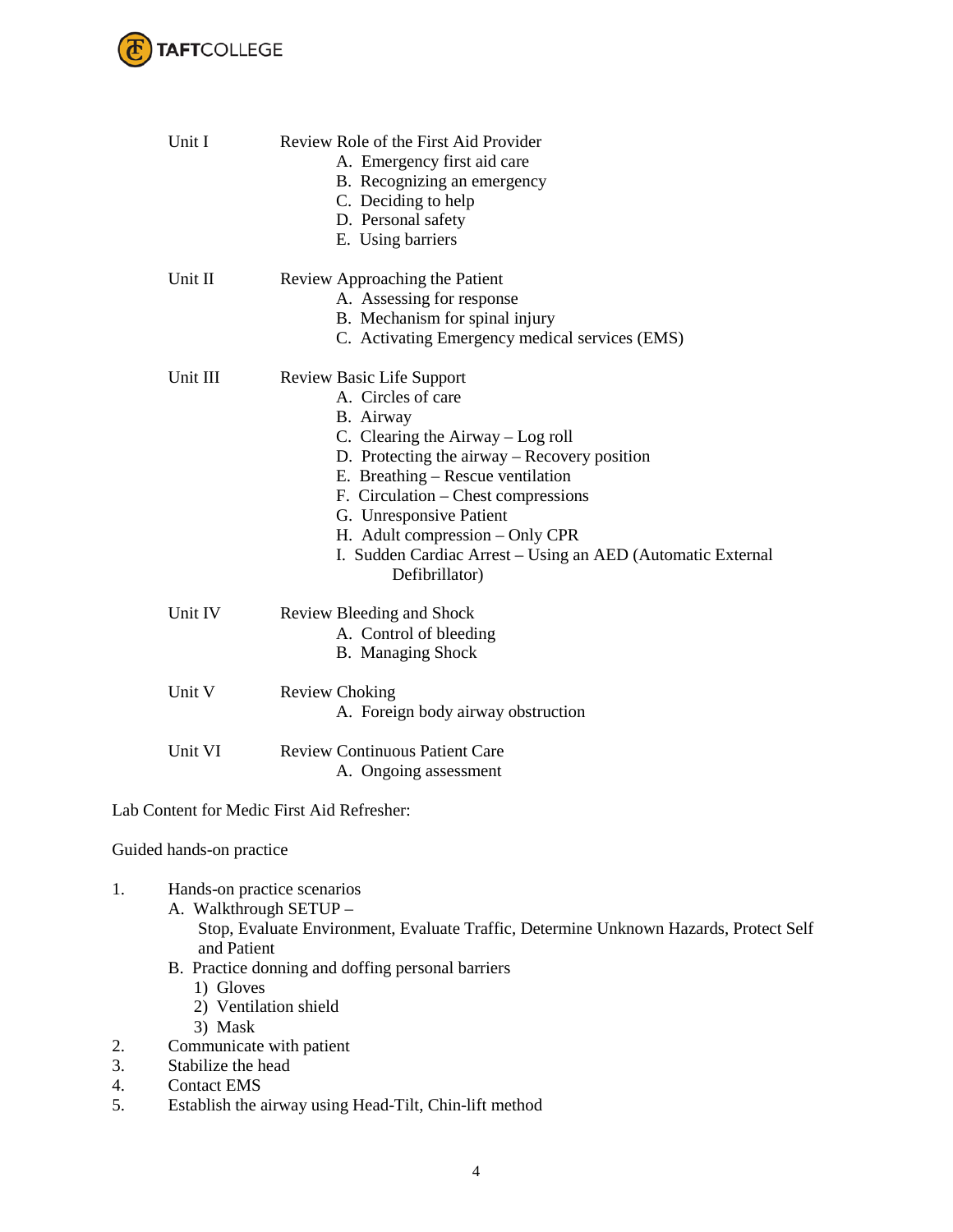

- 6. Clear solid and fluid materials from airway
- 7. Use recovery position to protect airway
- 8. Apply rescue ventilation using shields
- 9. Apply chest compressions
- 10. Use an AED
- 11. Apply direct pressure to control bleeding<br>12. Position and maintain body temperature to
- Position and maintain body temperature to manage shock
- 13. Use the accepted methods to clear airway of a choking patient

Learning Activities Required Outside of Class:

The students in this class will spend a minimum of 30 minutes per week outside of the regular class time doing the following:

1. Further review topics specific to industry employed

Methods of Instruction:

- 1. Lecture
- 2. Practice exercises<br>3. This course may b
- This course may be taught without writing assignments

Methods of Evaluation:

- 1. Passport Written exam
- 2. Medic First Aid Refresher Performance observation
- 3. This course may be taught without writing assignments

Supplemental Data:

| T.O.P. Code:                 | 095670 Industrial Occupational Safety Health |
|------------------------------|----------------------------------------------|
| Sam Priority Code:           | <b>B:</b> Advanced Occupational              |
| Funding Agency:              | Y: Not Applicable                            |
| Program Status:              | 1: Program Applicable                        |
| Noncredit Category:          | Y: Not Applicable                            |
| <b>Special Class Status:</b> | N: Course is not a special class             |
| <b>Basic Skills Status:</b>  | N: Not Applicable                            |